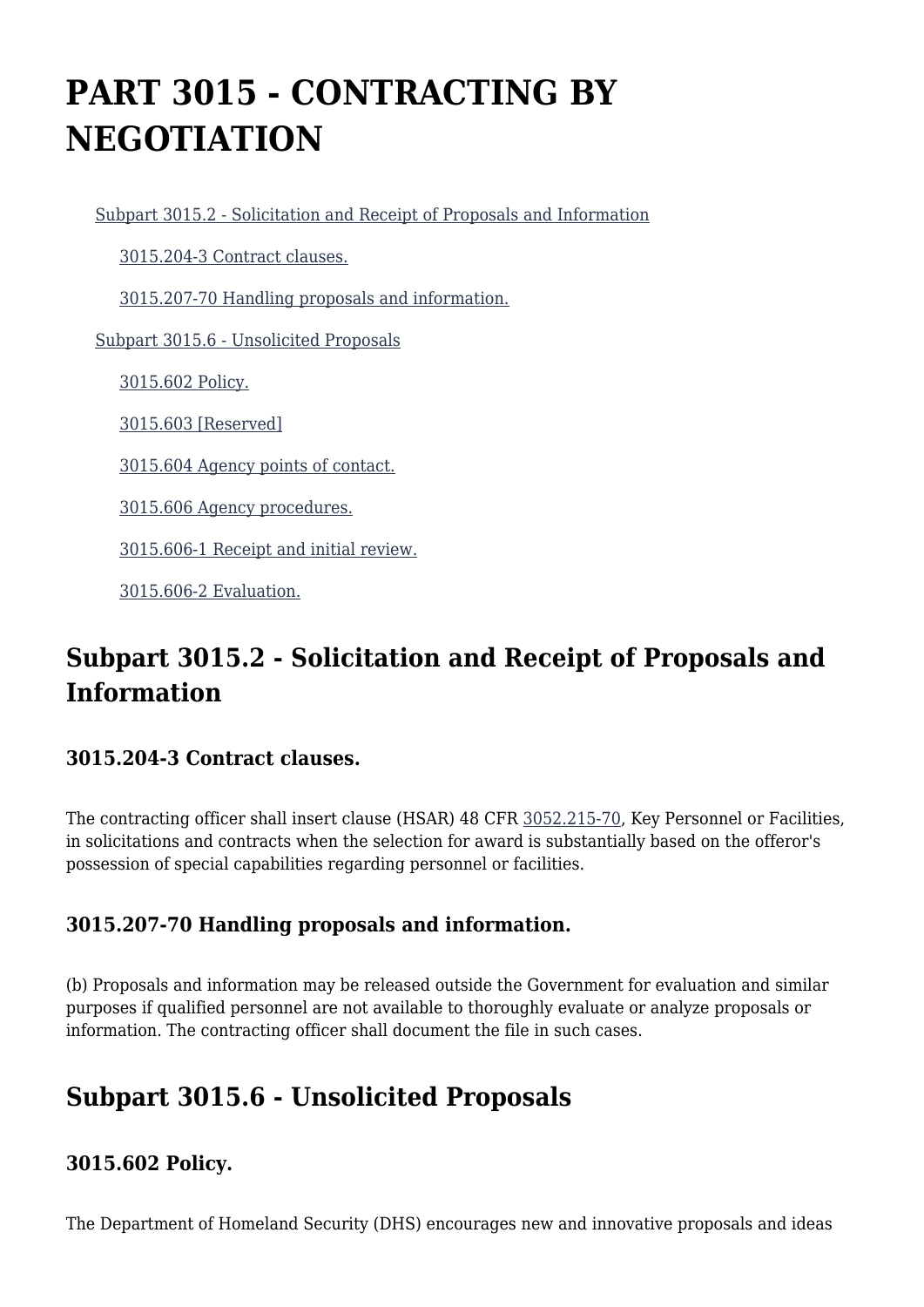that will sustain or enhance the DHS mission.

# **3015.603 [Reserved]**

# **3015.604 Agency points of contact.**

(a) The DHS does not have a central clearinghouse for distributing information or assistance regarding unsolicited proposals. Each HCA is responsible for disseminating the information required at (FAR) 48 CFR 15.604(a). General information concerning DHS's scope of responsibilities and functions is available at *<http://www.dhs.gov/dhspublic/>.*

# **3015.606 Agency procedures.**

(a) The agency authority to establish procedures for receiving, reviewing and evaluating, and timely disposing of unsolicited proposals, consistent with the requirements of (FAR) 48 CFR 15.6 and this subpart, is delegated to each HCA.

(b) The agency authority to establish points of contact (see (FAR) 48 CFR 15.604) to coordinate the receipt and handling of unsolicited proposals is delegated to each HCA. Contracting offices are designated as the receiving point for unsolicited proposals. Persons within DHS (e.g., technical personnel) who receive proposals shall forward them to their cognizant contracting office.

# **3015.606-1 Receipt and initial review.**

(a) The agency contact point shall make an initial review determination within seven calendar days after receiving a proposal.

(b) If the proposal meets the requirements at (FAR) 48 CFR 15.606-1(a), the agency contact point shall acknowledge receipt within three calendar days after making the initial review determination and advise the offeror of the general timeframe for completing the evaluation.

(c) If the proposal does not meet the requirements of (FAR) 48 CFR 15.606-1(a), the agency contact point shall return the proposal within three calendar days after making the determination. The offeror shall be informed, in writing, of the reasons for returning the proposal.

## **3015.606-2 Evaluation.**

(a) Comprehensive evaluations should be completed within sixty calendar days after making the initial review determination. If additional time is needed, then the agency contact point shall advise the offeror accordingly and provide a new evaluation completion date. The evaluating office shall neither reproduce nor disseminate the proposal to other offices without the consent of the contracting office from which the proposal was received for evaluation. If the evaluating office requires additional information from the offeror, the evaluator shall convey this request to the responsible contracting office. The evaluator shall not directly contact the proposal originator.

(b) If the evaluators recommend accepting the proposal, the responsible contracting officer shall